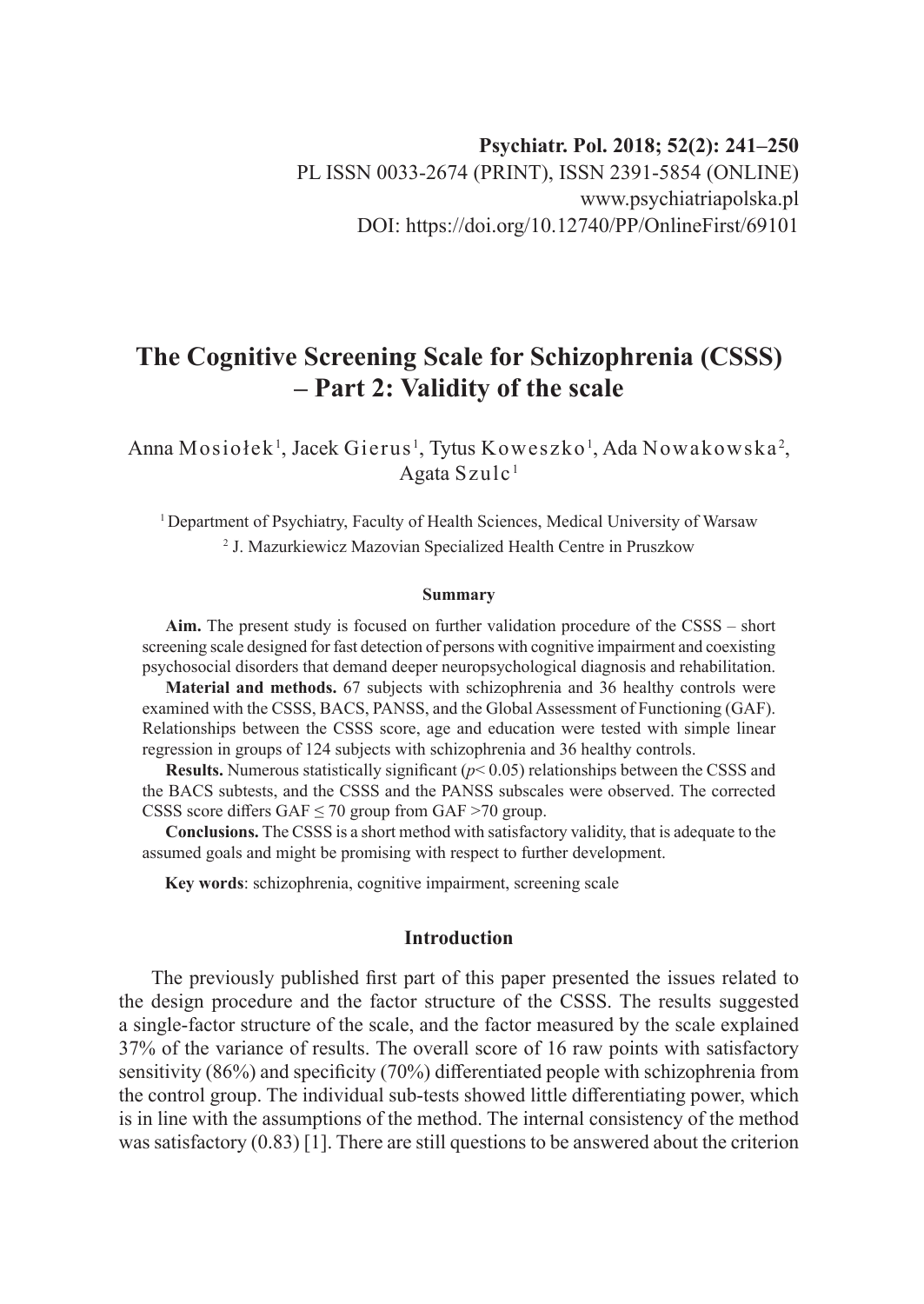and construct validity of the method and the ways of minimizing factors potentially reducing it. The use of age and/or education corrections is a widely used solution in neuropsychological screening methods, including those which are most commonly used [2, 3], and in test batteries designed with people with schizophrenia in mind [4]. Their use should improve the validity, sensitivity and specificity of the method.

#### **Aim**

The aim of this paper is to examine the criterion and construct validity of the CSSS, and look at the impact of interfering variables on results, and make appropriate corrections.

#### **Material and method**

#### Study groups

A group of inpatients with schizophrenia  $(N = 67)$  treated at the J. Mazurkiewicz Mazovian Specialized Health Centre in Pruszkow was examined to determine the convergent validity of the scale. The CSSS and the Polish version of the Brief Assessment of Cognition in Schizophrenia (BACS) battery were used. 49% of the study group were women and 51% were men. The mean age in the study group was  $M = 35.8$ years (*SD* = 12.47), and the average number of years of formal education  $M = 13.97$  $(SD = 2.51)$ . Data from the control group ( $N = 36$ ) was also used. In the control group  $(N=36)$ , the percentage of men and women was  $40\%$  and  $60\%$ , respectively. The mean age in the control group was  $34.2$  years (*SD* = 14.36).

#### Diagnostic methods

The Brief Assessment of Cognition in Schizophrenia (BACS) is a tool designed to measure cognitive functions in patients with schizophrenia. It consists of 6 subtests and takes less than 35 minutes to complete; based on their results, the overall score can be calculated. The Verbal Memory subtest involves repetition of a list of words 5 times, as in the popular RAVLT. The sum of the number of words repeated in all trials is assessed. In the Digit Sequencing subtest, the participant is presented with sequences of digits of increasing length to be remembered and then repeated in ascending order. The number of correctly repeated sequences is assessed. In the next subtest, the participant is asked to place 2 tokens into a container with both hands as quickly as possible. The number of tokens correctly placed in 1 minute is assessed. The Verbal Fluency subtest is assessed on the basis of the total number of words named in the categories: animal names, words that begin with the letter F and the letter S. The participant has 1 minute to complete each category. The Symbol Coding subtest is inspired by Digit Symbol-Coding from the Wechsler Adult Intelligence Scale-Revised (WAIS-R) [5]. The participant has 1.5 minutes to perform coding, and the number of correctly coded symbols in this time is assessed. The last subtest is the Tower of London subtest.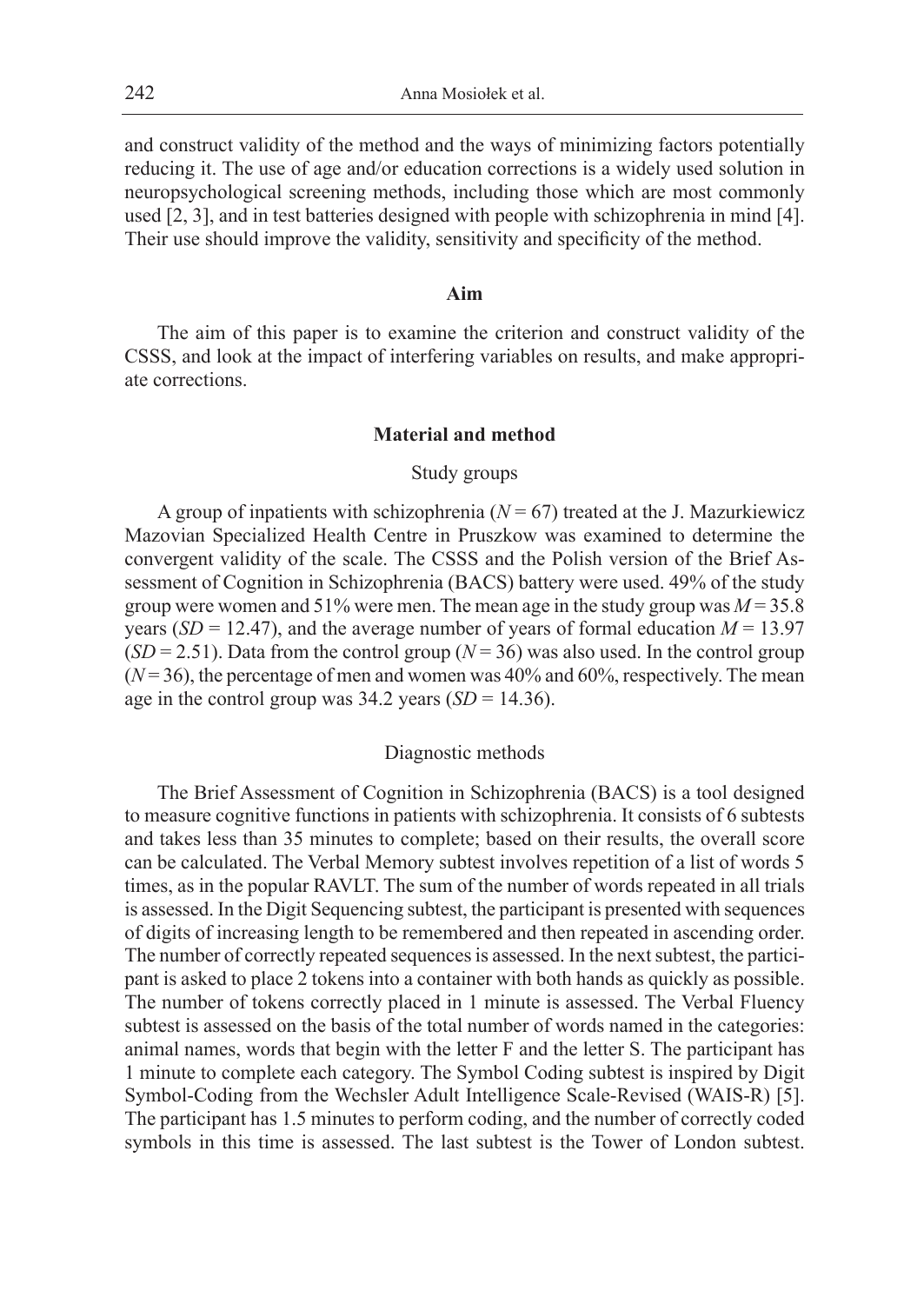The participant is asked to imaginarily carry out a combination of moves using colored balls to obtain the desired sequence. Each task has a 20-second time limit. The number of correct answers is scored. The overall score takes into account the overall cognitive ability and the number of functions to be deteriorated. The standardized results of the scale are expressed in *z*-scores and *T*-scores. The BACS battery is sold in the Polish version along with a spreadsheet relating a test result to gender and age norms. The battery is characterized by satisfactory psychometric properties [4, 6, 7], and its overall result is significantly correlated with functioning in real life [7].

The Positive and Negative Syndrome Scale (PANSS) is a medical scale used for measuring the severity of positive and negative symptoms of schizophrenia and additional functioning disorders. Its reliability is highly dependent on the standardization of the study, and standardization – mainly on thorough training of the diagnostician. It takes 40–50 minutes to complete. Apart from results describing the intensification of positive and negative symptoms and general psychopathology, the PANSS also has an overall score. In this study, the Polish research version of the scale was used [8].

The Global Assessment of Functioning (GAF) scale is a numeric rating scale used by mental health professionals to assess the social, professional and psychological functioning of patients. The score is to reflect the symptomatic and functional problems in everyday life. The scale score ranges from 1 (severely impaired) to 100 (extremely high functioning) [9].

#### Testing procedure

The tests were conducted individually by trained psychologists working in one of the wards of the Department. The training included conducting the scale, assessment criteria, as well as the manner and conditions of running the tests (psychologist's office, silence, patient in euthymia). BACS training included reading instructions and watching training videos about conducting the battery and assessing results. Nosological diagnoses of schizophrenia were made or confirmed on the basis of history taking, psychiatric observations and psychological test methods by the staff of the Department, based on the criteria of ICD-10. Supervision of the diagnosis was performed by the head of the Ward. The head of the Ward also assessed the functioning of patients according to the GAF and PANSS. During the tests he did not have access to the results of the assessment of cognitive functions in order to avoid the Rosenthal Effect. The Bioethical Commission of the Medical University of Warsaw was informed about the study and did not make any objections with respect to the method or study material.

#### Statistical analyses

The following software was used to analyze the data: StatSoft STATISTICA 12 and PASW Statistics 18. A descriptive statistics analysis, a correlation analysis, a linear regression analysis and a ROC curve analysis were performed.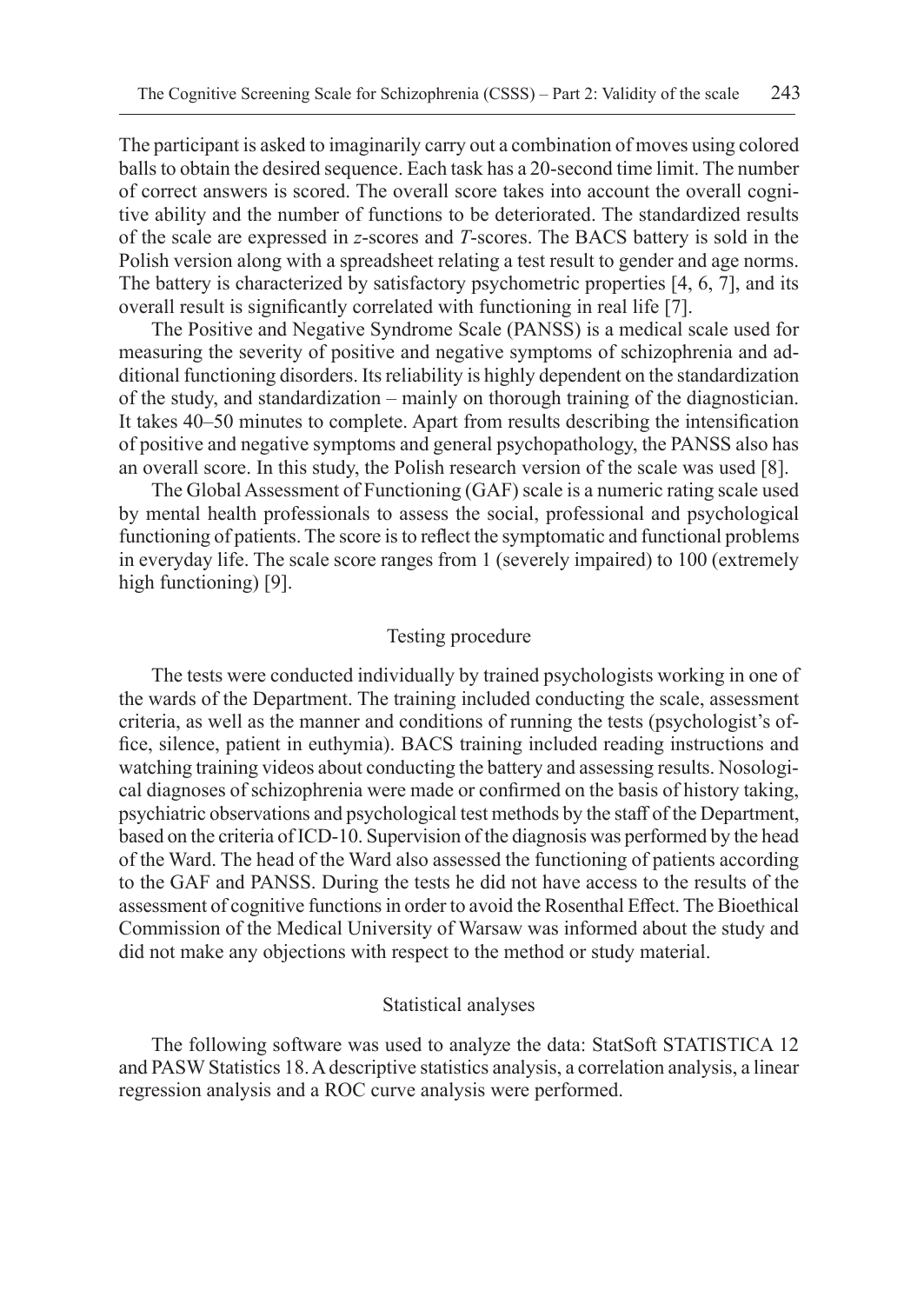# **Results**

## Correlations between the CSSS scores and the BACS battery and the GAF and PANSS scores

A correlation analysis of the CSSS scores and the BACS battery scale scores was performed (the index was the standard scale scores which can be used to present the location of the raw score in relation to the standard deviation in the standardization group). Since the CSSS subscales are expressed on an ordinal scale, the Spearman's rho correlation coefficient was used. Table 1 shows the strongest correlations of the individual CSSS subtests with the BACS battery and PANSS subscales.

| <b>CSSS Subscale</b>             | BACS and PANSS - Significant correlations ( $p < 0.05$ )                                                                                                                                                                                                                                                                                                                                                            |  |  |  |  |  |  |  |
|----------------------------------|---------------------------------------------------------------------------------------------------------------------------------------------------------------------------------------------------------------------------------------------------------------------------------------------------------------------------------------------------------------------------------------------------------------------|--|--|--|--|--|--|--|
| Planning and Switching           | BACS Tower of London (rho = 0.42), PANSS Blunted Affect (rho = - 0.41),<br>PANSS Poor Rapport (rho = - 0.35), PANSS Social Withdrawal (rho<br>$=$ - 0.26), PANSS Difficulty in Abstract Thinking (rho = $-$ 0.36), PANSS<br>Stereotyped Thinking (rho = - 0.24), PANSS Active Social Avoidance<br>$(rho = -0.32)$                                                                                                   |  |  |  |  |  |  |  |
| Linguistic Learning              | BACS Verbal Memory (rho = $0.45$ ), PANSS Hallucinations (rho = $-0.26$ ),<br>PANSS Hostility (rho = $0.23$ ), PANSS Motor Retardation (rho = $-0.24$ ),<br>PANSS Active Social Avoidance (rho = - 0.29)                                                                                                                                                                                                            |  |  |  |  |  |  |  |
| Attention                        | BACS Tower of London (rho = 0.37)                                                                                                                                                                                                                                                                                                                                                                                   |  |  |  |  |  |  |  |
| <b>Inhibitory Control</b>        | BACS Symbol Coding (rho = $0.38$ ), PANSS Hallucinations (rho = $-0.24$ ),<br>PANSS Emotional Withdrawal (rho = - 0.29), PANSS Social Withdrawal<br>(rho = - 0.27), PANSS Active Social Avoidance (rho = - 0.37)                                                                                                                                                                                                    |  |  |  |  |  |  |  |
| <b>Mechanical Memory</b>         | BACS Symbol Coding (rho = 0.46), PANSS Blunted Affect (rho = - 0.31),<br>PANSS Poor Rapport (rho = $-0.28$ )                                                                                                                                                                                                                                                                                                        |  |  |  |  |  |  |  |
| Reasoning through Analogy        | BACS Symbol Coding (rho = 0.43), PANSS Disorganization (rho = - 0.28),<br>PANSS Grandiosity (rho = $-0.29$ ), PANSS Suspiciousness (rho = $-0.24$ ),<br>PANSS Blunted Affect (rho = - 0.25), PANSS Difficulty in Abstract Thinking<br>(rho = $-$ 0.31), PANSS Stereotyped Thinking (rho = $-$ 0.28)                                                                                                                 |  |  |  |  |  |  |  |
| <b>Creating General Concepts</b> | BACS Verbal Fluency (rho = 0.50), PANSS Delusions (rho = 0.24), PANSS<br>Grandiosity (rho = 0.26), PANSS Lack of Spontaneity and Flow<br>of Conversation (rho = $-$ 0.25), PANSS Motor Retardation (rho = $-$ 0.25)                                                                                                                                                                                                 |  |  |  |  |  |  |  |
| Abstract Reasoning               | BACS Verbal Fluency (rho = 0.55) and BACS Symbol Coding (rho = 0.56),<br>PANSS Disorganization (rho = $-$ 0.23), PANSS Grandiosity (rho = $-$ 0.23),<br>PANSS Poor Rapport (rho = - 0.32), PANSS Difficulty in Abstract Thinking<br>(rho = - 0.25), PANSS Lack of Spontaneity and Flow of Conversation<br>$rho = -0.30$ ), PANSS Stereotyped Thinking (rho = $-0.30$ ), Active Social<br>Avoidance (rho = $-0.28$ ) |  |  |  |  |  |  |  |
| Visual-constructive Functions    | BACS Verbal Memory (rho = 0.25)                                                                                                                                                                                                                                                                                                                                                                                     |  |  |  |  |  |  |  |

Table 1. **The strongest correlations of the CSSS subtests with the BACS and PANSS subscales**

*table continued on the next page*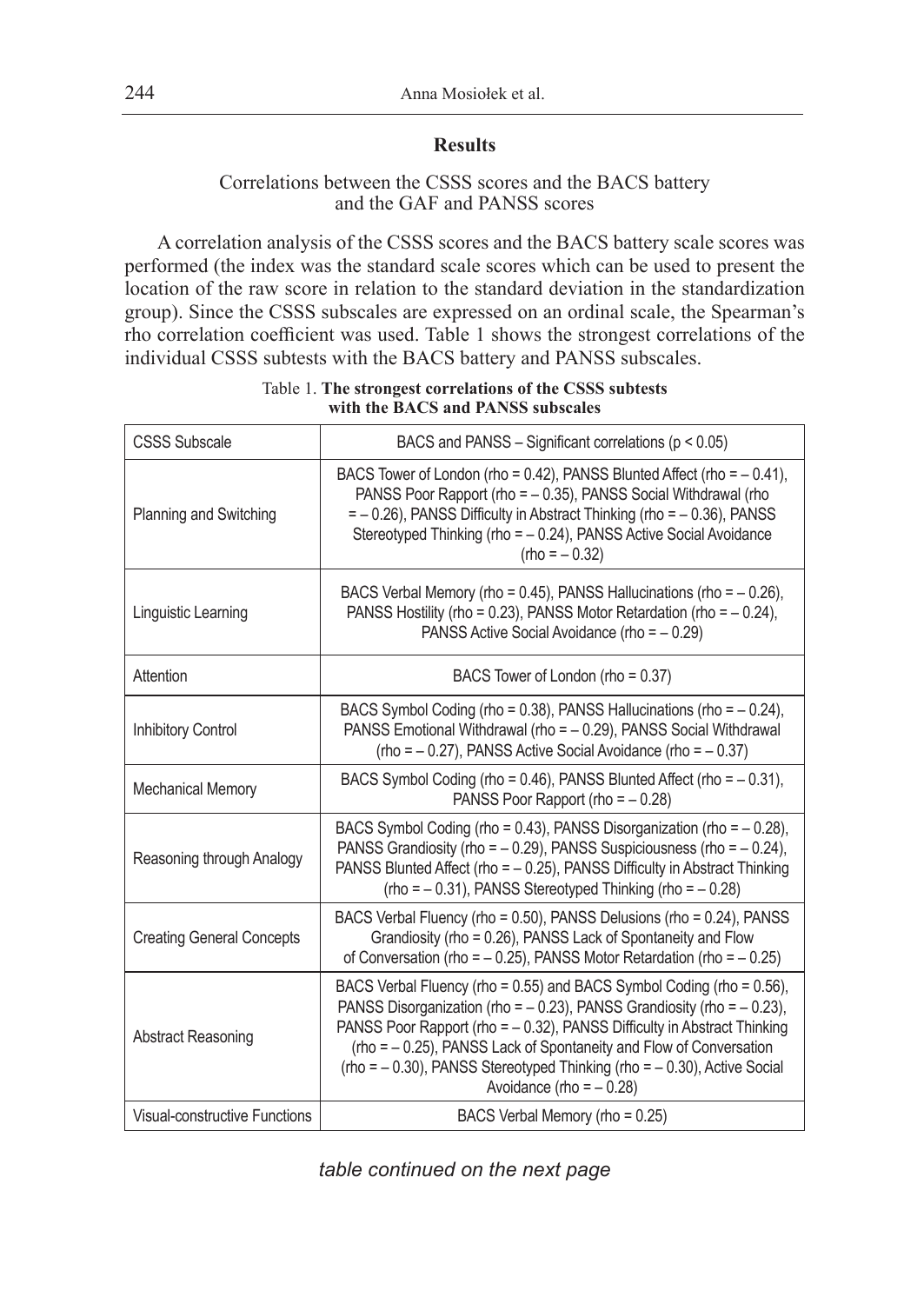| <b>Verbal Fluency</b>     | BACS Verbal Fluency (rho = $0.56$ ), PANSS Poor Rapport (rho = $-0.30$ ),<br>PANSS Difficulty in Abstract Thinking (rho = - 0.24), PANSS Lack of<br>Spontaneity and Flow of Conversation (rho = - 0.24), PANSS Motor<br>Retardation (rho = $-$ 0.27), Active Social Avoidance (rho = $-$ 0.26)                                                                                           |  |  |  |  |  |
|---------------------------|------------------------------------------------------------------------------------------------------------------------------------------------------------------------------------------------------------------------------------------------------------------------------------------------------------------------------------------------------------------------------------------|--|--|--|--|--|
| Memory-Recall from Memory | BACS Overall Score (rho = 0.46), BACS Symbol Coding (rho = 0.43),<br>PANSS Hallucinations (rho = - 0.31), PANSS Excitement (rho = 0.31),<br>PANSS Poor Rapport (rho = - 0.26), PANSS Motor Retardation<br>$rho = -0.32$ ), Active Social Avoidance (rho = $-0.29$ )                                                                                                                      |  |  |  |  |  |
| <b>CSSS Overall Score</b> | BACS Symbol Coding (rho = 0.60), BACS Overall Score (rho = 0.53),<br>PANSS Blunted Affect (rho = - 0.32), PANSS Emotional Withdrawal<br>$rho = -0.32$ ), PANSS Poor Rapport (rho = $-0.26$ ), PANSS Social<br>Avoidance (rho = $-$ 0.25), PANSS Difficulty in Abstract Thinking<br>$rho = -0.25$ , PANSS Motor Retardation (rho = $-0.28$ ), Active Social<br>Avoidance (rho = $-0.40$ ) |  |  |  |  |  |

The relationship between the CSSS Overall Score and the GAF scale score was  $rho = 0.47$ , and the BACS Overall Score was correlated with the GAF of rho = 0.44. At the same time, however, significant correlations of the CSSS Overall Score and age and years of formal education were observed (rho  $=$   $-$  0.66 and rho  $=$  0.28, respectively), and the relationship between the GAF scale and age was also significant  $(rho = -0.46)$ . For this reason, an attempt was made to eliminate the impact of age and education variables through age and education corrections.

## The linearity of the relationship between the CSSS score and age and education – towards corrections

Linear regression analyses performed using the least squares method and scatter plots suggested the existence of a linear relationship between the CSSS Overall Score and age, and between the CSSS Overall Score and years of formal education, both in the clinical and control groups.

Having deleted outliers, simple regression analyses were performed separately for age and education. An analysis aimed at making corrections was performed for age corrections in the combined clinical and control groups, and for education corrections – in the control group (to avoid test bias due to reduced opportunities to get education in the clinical group). With regard to the relationship between age and the CSSS Overall Score, the regression equation was obtained CSSS =  $19 + (-0.18)$  \* Age  $[R^2 = 0.20;$  $SS<sub>Model</sub> = 828.00; MS<sub>Residual</sub> = 22.11; p = 0.01$  and with regard to the relationship between the CSSS Overall Score and years of formal education CSSS =  $7 + 0.53$  \* years of education  $[R^2 = 0.17; SS_{\text{Model}} = 75.08; MS_{\text{Residual}} = 10.81; p < 0.001]$ . In connection with the obtained data, the following formula was constructed for Age and Years of Formal Education corrections: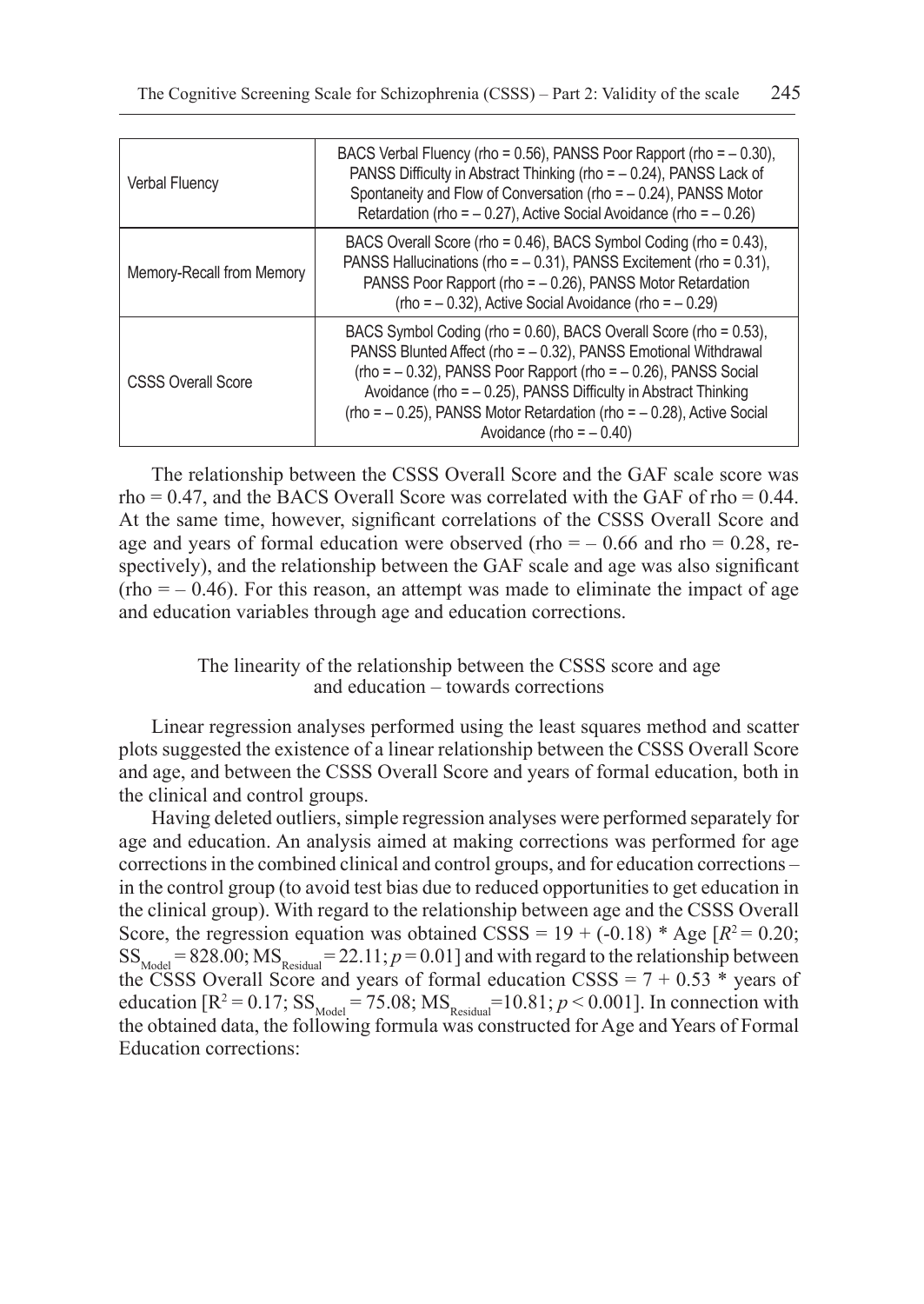

Figure 1. Scatter plots of the relationship between the CSSS Overall Score and Age **and the CSSS Overall Score and Education in the clinical and control groups**

Source: Author's own work. Statsoft STATISTICA 12 software.

$$
CSS_{\text{corrected}} = CSSS_{\text{raw}} + 0.18 * (Age - 19) - 0.53 * (years of education - 7)
$$

Interpretation of the corrected score obtained in this way would, therefore, mainly refer to residuals, namely deviations of individual results from the normal values determined by regression equations. This form of a regression equation suggests that every 5 years of life after the age of 19 is associated with a 1-point decrease in the CSSS score. Every 2 years of formal education got after the first 7 years of education increase the CSSS score by 1 point. The above formula is aimed at correcting the score taking into account the values of the described systematic tendencies.

The essence of the use of the corrected result in the CSSS is its potential power differentiating people with difficulties in general functioning from those without such difficulties. As a criterion for distinguishing between the two groups, the GAF scale  $= 70$  points was taken. The group with observable difficulties in functioning were people assessed by a psychiatrist as  $GAF \le 70$ ; and for people with scores higher than 70 points in the GAF scale, it was assumed that their psychosocial difficulties are not visible to the environment. It was assumed that the CSSS corrected score is an inhibitor in detecting the GAF  $\leq$  70 group, and an analysis of the ROC curve was performed.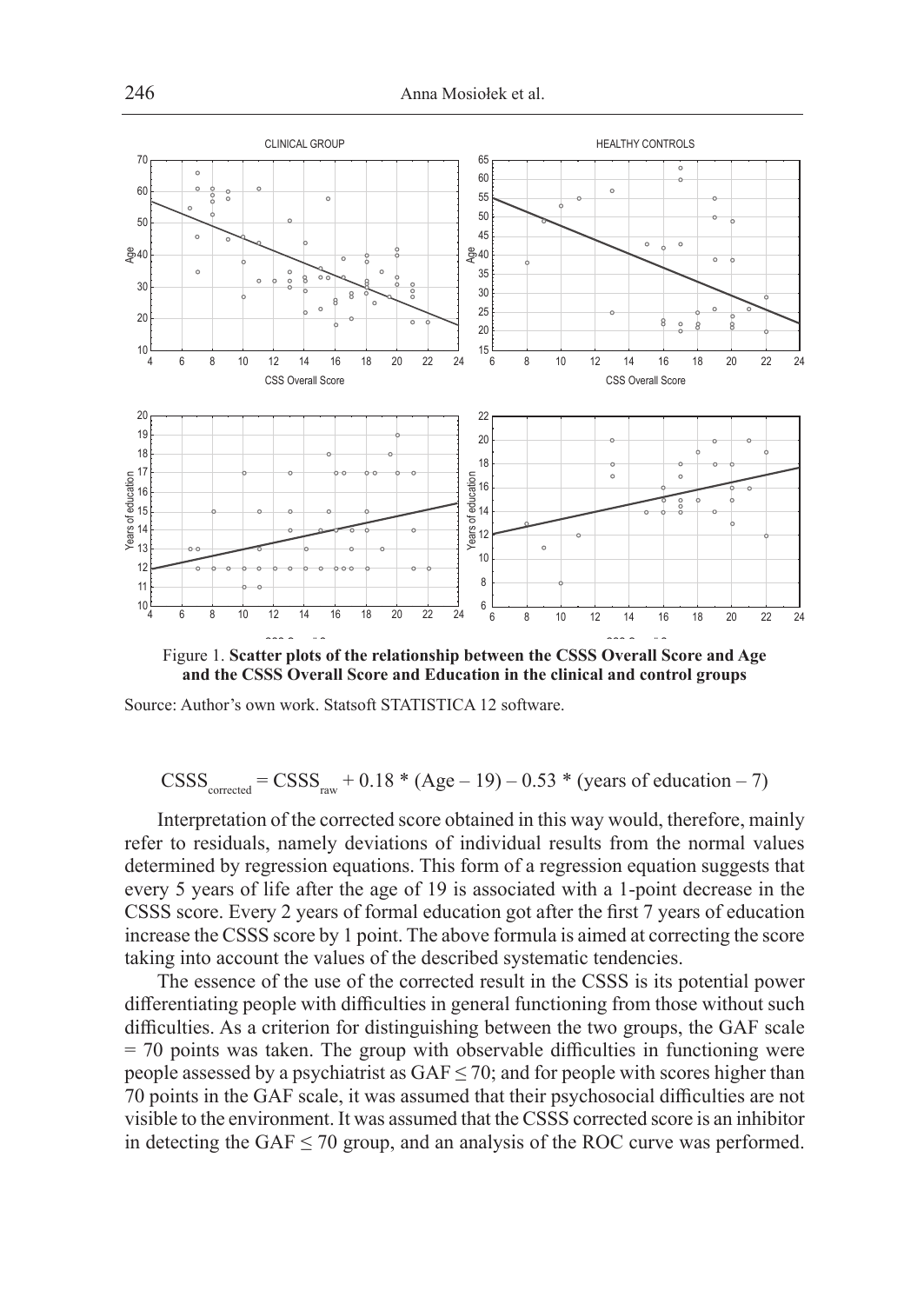The cut-off point CSSS<sub>corrected</sub> = 18 points in the clinical group ( $N = 67$ ) was characterized by  $96\%$  sensitivity and 75% specificity. Accuracy was Acc = 0.91. Comparative analyses performed for the BACS battery overall score showed that the point with the best sensitivity and specificity parameters showed 84% sensitivity and 75% specificity. So accurate scores of the CSSS can raise doubts as to reliability. To check how the corrected score differentiates people with schizophrenia from healthy people, data for 124 people with schizophrenia and 36 healthy people was examined. The score of 15 corrected points showed 73% sensitivity and 53% specificity. However, in this database the GAF was not assessed, and assignment to the group was only a diagnosis of schizophrenia *versus* no psychiatric diagnosis. In a situation where the purpose of the method is to find people who simultaneously experience cognitive impairment and a decline in functioning in order to redirect them to more accurate diagnostics, specificity is not a strictly desirable feature, because people who ultimately should not draw attention with the need to rehabilitate, should be excluded at the second stage.

The last problem to be solved in the context of the design of the CSSS is the impracticality of the formula for age and education corrections. Because the scale is intended to be short in use, it is difficult to expect a diagnostician to convert corrections in the presence of a patient. They should be attainable within a few seconds. Thus, it was decided to design a table of corrections which are read at the intersection of the age of the patient and the number of years of formal education. The correction table is shown in Table 2.

| <b>CSSS</b>        |    | YEARS OF FORMAL EDUCATION |              |              |              |              |      |      |      |      |      |      |
|--------------------|----|---------------------------|--------------|--------------|--------------|--------------|------|------|------|------|------|------|
| <b>CORRECTIONS</b> |    | 8                         | 9            | 10           | 11           | 12           | 13   | 14   | 15   | 16   | 17   | 18   |
| AGE                | 19 | $-1$                      | $-1$         | $-2$         | $-2$         | $-3$         |      |      |      |      |      |      |
|                    | 20 | 0                         | $-1$         | $-1$         | $-2$         | $-2$         | $-3$ |      |      |      |      |      |
|                    | 21 | 0                         | $-1$         | $-1$         | $-2$         | $-2$         | $-3$ | $-3$ |      |      |      |      |
|                    | 22 | 0                         | $-1$         | $-1$         | $-2$         | $-2$         | $-3$ | $-3$ | $-4$ |      |      |      |
|                    | 23 | 0                         | $\mathbf{0}$ | $-1$         | $-1$         | $-2$         | $-2$ | $-3$ | $-4$ | -4   |      |      |
|                    | 24 | 0                         | $\mathbf{0}$ | $-1$         | $-1$         | $-2$         | $-2$ | $-3$ | $-3$ | $-4$ | $-4$ |      |
|                    | 25 | 1                         | $\mathbf{0}$ | $-1$         | $-1$         | $-2$         | $-2$ | $-3$ | -3   | $-4$ | $-4$ | $-5$ |
|                    | 26 | 1                         | $\mathbf{0}$ | $\mathbf{0}$ | $-1$         | $-1$         | $-2$ | $-2$ | -3   | $-4$ | -4   | $-5$ |
|                    | 27 | 1                         | $\mathbf{0}$ | $\mathbf 0$  | $-1$         | $-1$         | $-2$ | $-2$ | $-3$ | -3   | $-4$ | $-4$ |
|                    | 28 | 1                         | 1            | $\mathbf{0}$ | $-1$         | $-1$         | $-2$ | $-2$ | $-3$ | $-3$ | $-4$ | $-4$ |
|                    | 29 | 1                         | 1            | $\mathbf 0$  | $\mathbf{0}$ | $-1$         | $-1$ | $-2$ | $-2$ | $-3$ | $-4$ | $-4$ |
|                    | 30 | 1                         | 1            | $\mathbf{0}$ | $\mathbf{0}$ | $-1$         | $-1$ | $-2$ | $-2$ | $-3$ | -3   | $-4$ |
|                    | 31 | $\overline{2}$            | 1            | 1            | $\Omega$     | $\mathbf{0}$ | $-1$ | $-2$ | $-2$ | -3   | -3   | -4   |
|                    | 32 | $\overline{2}$            | 1            | 1            | $\mathbf 0$  | $\mathbf{0}$ | $-1$ | $-1$ | $-2$ | $-2$ | -3   | $-3$ |
|                    | 33 | 2                         | 1            | 1            | $\mathbf 0$  | 0            | $-1$ | $-1$ | $-2$ | $-2$ | $-3$ | $-3$ |

Table 2. **Corrections of the overall score depending on age and years of formal education**

*table continued on the next page*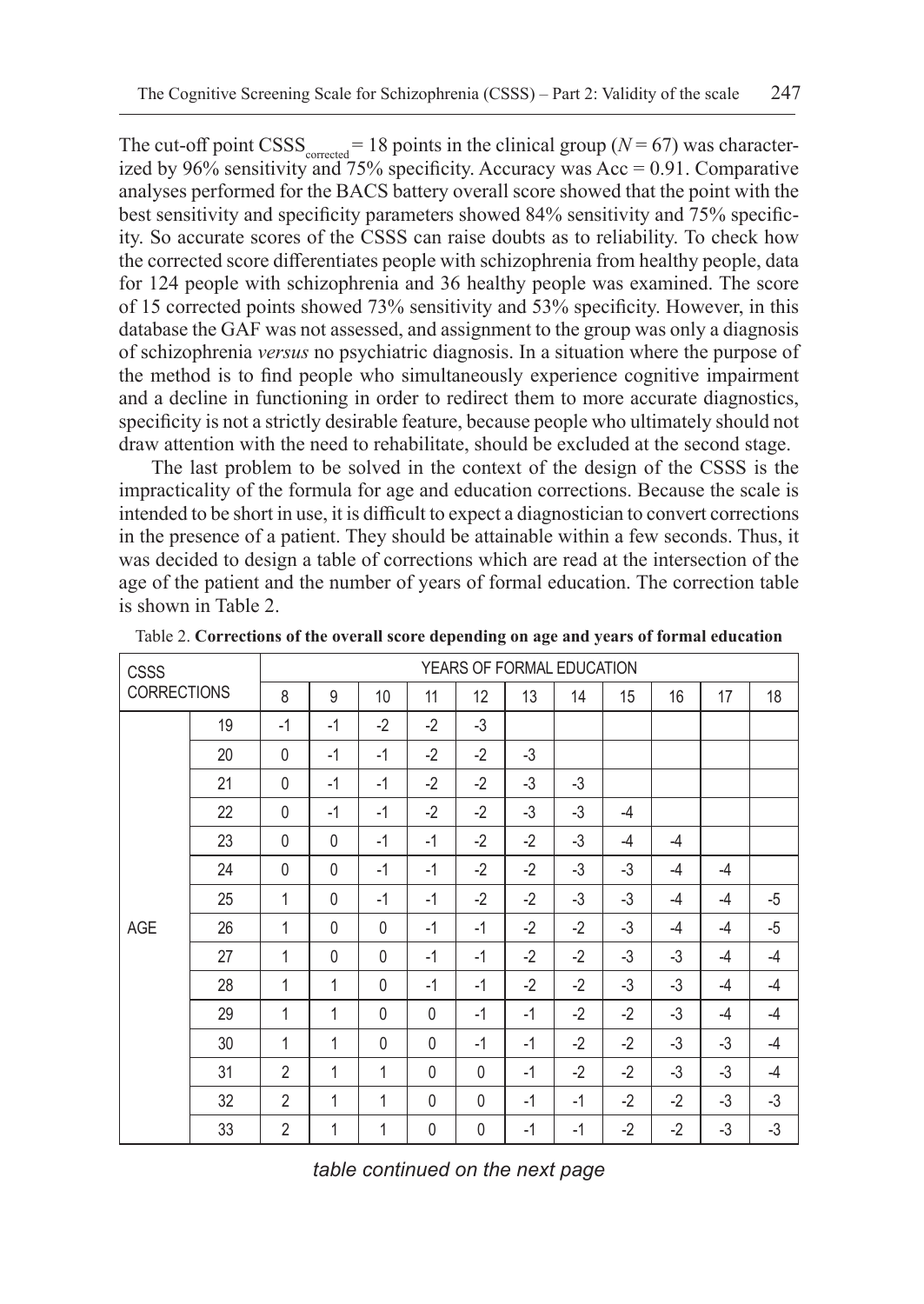|     | 34 | $\overline{2}$ | $\overline{2}$ | $\mathbf{1}$   | $\mathbf{1}$   | 0              | 0              | $-1$           | $-2$           | $-2$           | $-3$           | $-3$           |
|-----|----|----------------|----------------|----------------|----------------|----------------|----------------|----------------|----------------|----------------|----------------|----------------|
|     | 35 | $\overline{2}$ | $\mathbf{2}$   | $\mathbf{1}$   | $\mathbf{1}$   | $\mathsf{0}$   | $\pmb{0}$      | $-1$           | $-1$           | $-2$           | $-2$           | $-3$           |
|     | 36 | $\sqrt{3}$     | $\overline{2}$ | $\mathbf{1}$   | $\mathbf{1}$   | 0              | $\pmb{0}$      | $-1$           | $-1$           | $-2$           | $-2$           | $-3$           |
|     | 37 | $\mathsf 3$    | $\overline{2}$ | $\overline{2}$ | $\mathbf{1}$   | $\mathbf{1}$   | 0              | 0              | $-1$           | $-2$           | $-2$           | $-3$           |
|     | 38 | 3              | $\overline{2}$ | $\overline{2}$ | $\mathbf{1}$   | $\mathbf{1}$   | $\pmb{0}$      | $\mathsf 0$    | $-1$           | $-1$           | $-2$           | $-2$           |
|     | 39 | 3              | $\sqrt{3}$     | $\overline{2}$ | $\mathbf{1}$   | $\mathbf{1}$   | $\pmb{0}$      | 0              | $-1$           | $-1$           | $-2$           | $-2$           |
|     | 40 | $\sqrt{3}$     | 3              | $\overline{2}$ | $\overline{2}$ | $\mathbf{1}$   | $\mathbf{1}$   | 0              | $\mathsf{0}$   | $-1$           | $-2$           | $-2$           |
|     | 41 | $\sqrt{3}$     | 3              | $\overline{2}$ | $\overline{2}$ | $\mathbf{1}$   | $\mathbf 1$    | 0              | $\mathsf{0}$   | $-1$           | $-1$           | $-2$           |
|     | 42 | 4              | 3              | 3              | $\overline{2}$ | $\mathbf{1}$   | $\mathbf{1}$   | $\pmb{0}$      | $\mathsf{0}$   | $-1$           | $-1$           | $-2$           |
|     | 43 | 4              | $\sqrt{3}$     | 3              | $\overline{2}$ | $\overline{2}$ | $\mathbf 1$    | $\mathbf{1}$   | $\mathsf 0$    | $\mathbf 0$    | $-1$           | $-2$           |
|     | 44 | 4              | 3              | 3              | $\overline{2}$ | $\overline{2}$ | $\mathbf 1$    | $\mathbf{1}$   | 0              | 0              | $-1$           | $-1$           |
|     | 45 | 4              | 4              | 3              | $\mathsf 3$    | $\overline{2}$ | $\overline{2}$ | $\mathbf{1}$   | $\pmb{0}$      | 0              | $-1$           | $-1$           |
|     | 46 | $\overline{4}$ | $\overline{4}$ | $\mathfrak{Z}$ | $\mathsf 3$    | $\overline{2}$ | $\overline{2}$ | $\mathbf{1}$   | $\mathbf{1}$   | $\mathsf{0}$   | $\mathsf{0}$   | $-1$           |
| AGE | 47 | 5              | $\overline{4}$ | $\mathsf 3$    | 3              | $\overline{2}$ | $\overline{2}$ | $\mathbf{1}$   | $\mathbf{1}$   | $\mathsf{0}$   | $\pmb{0}$      | $-1$           |
|     | 48 | 5              | 4              | $\overline{4}$ | 3              | 3              | $\overline{2}$ | $\overline{2}$ | $\mathbf{1}$   | 0              | $\mathsf 0$    | $-1$           |
|     | 49 | 5              | 4              | 4              | 3              | $\mathfrak{Z}$ | $\overline{2}$ | $\overline{2}$ | $\mathbf{1}$   | $\mathbf{1}$   | $\pmb{0}$      | 0              |
|     | 50 | 5              | 5              | 4              | 3              | 3              | $\overline{2}$ | $\overline{2}$ | $\mathbf{1}$   | $\mathbf{1}$   | $\mathsf 0$    | $\mathsf{0}$   |
|     | 51 | $5\,$          | 5              | $\overline{4}$ | $\overline{4}$ | 3              | 3              | $\overline{2}$ | $\overline{2}$ | $\mathbf{1}$   | $\pmb{0}$      | $\mathsf{0}$   |
|     | 52 | 5              | 5              | 4              | 4              | 3              | 3              | $\overline{2}$ | $\overline{2}$ | $\mathbf 1$    | $\mathbf{1}$   | 0              |
|     | 53 | 6              | 5              | 5              | 4              | 3              | 3              | $\overline{2}$ | 2              | $\mathbf{1}$   | $\mathbf{1}$   | 0              |
|     | 54 | 6              | 5              | 5              | $\overline{4}$ | $\overline{4}$ | 3              | $\mathsf 3$    | $\overline{2}$ | $\overline{2}$ | $\mathbf{1}$   | $\mathsf 0$    |
|     | 55 | 6              | 5              | 5              | $\overline{4}$ | 4              | 3              | 3              | $\overline{2}$ | $\overline{2}$ | $\mathbf{1}$   | $\mathbf{1}$   |
|     | 56 | 6              | 6              | 5              | 5              | $\overline{4}$ | 3              | 3              | $\overline{2}$ | $\overline{2}$ | $\mathbf{1}$   | $\mathbf 1$    |
|     | 57 | 6              | 6              | 5              | 5              | 4              | 4              | 3              | 3              | $\overline{2}$ | $\overline{2}$ | $\mathbf{1}$   |
|     | 58 | 6              | 6              | 5              | 5              | $\overline{4}$ | 4              | 3              | 3              | $\overline{2}$ | $\overline{2}$ | $\mathbf{1}$   |
|     | 59 | $\overline{7}$ | 6              | 6              | $\sqrt{5}$     | 5              | 4              | 3              | 3              | $\sqrt{2}$     | $\overline{2}$ | $\mathbf{1}$   |
|     | 60 | $\overline{7}$ | 6              | 6              | 5              | 5              | 4              | 4              | 3              | 3              | $\overline{2}$ | $\overline{2}$ |

## **Discussion and conclusions**

The research presented in this paper leads to several conclusions relating to the diagnostic value of the CSSS.

First, both the scores of the CSSS subscale and the overall score of the scale significantly correlated with the subscales and the overall score of the BACS battery. The most correlated subscales of both methods measure similar processes. The CSSS overall score is strongly correlated with the overall score of the BACS battery, as well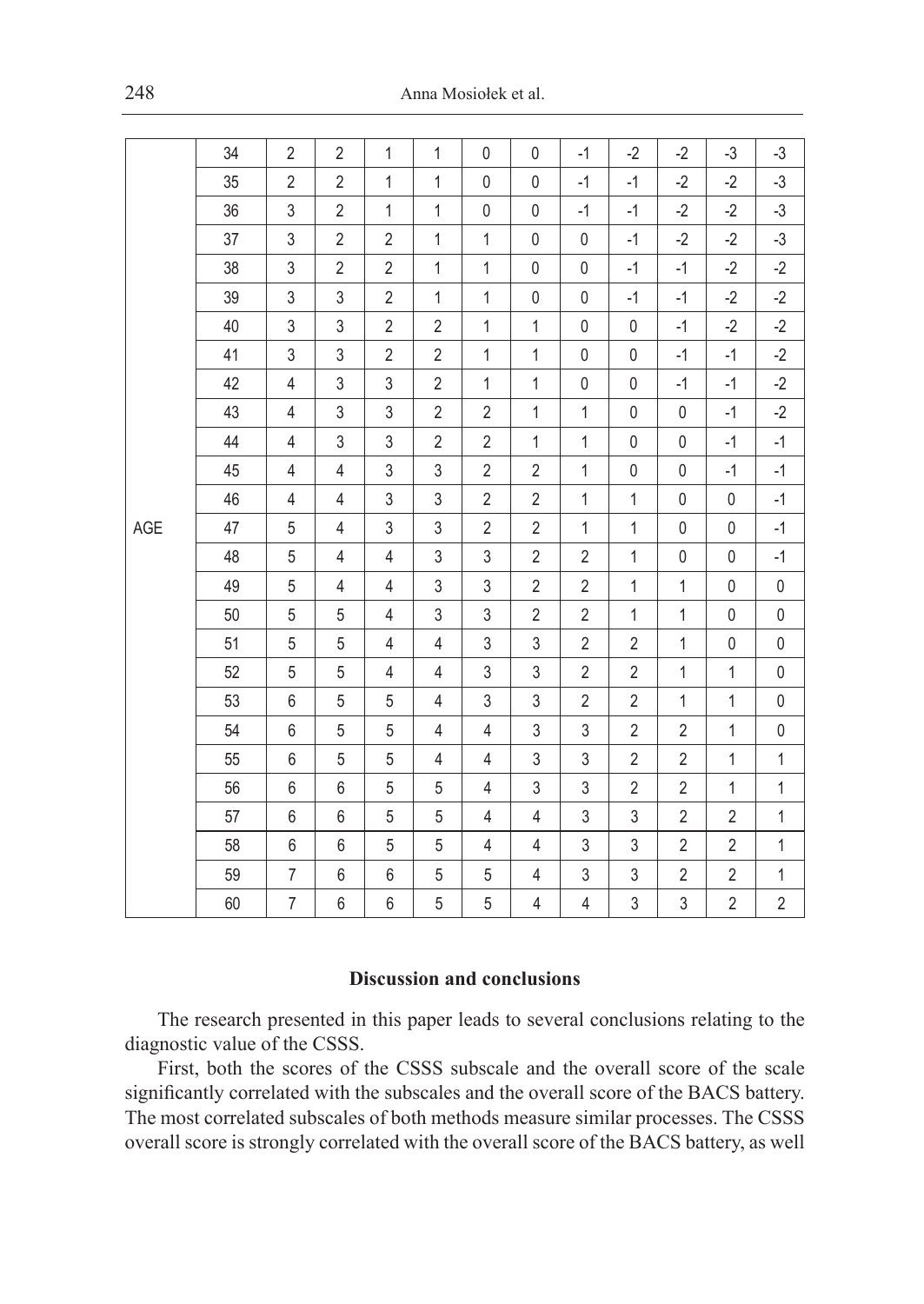as non-verbal learning processes and overall graphomotor skills. These abilities are similar to those needed in everyday life.

Second, the CSSS Scores show a significant correlation with the level of schizophrenia symptoms, measured by the PANNS. Especially many CSSS subtests negatively correlate with the scales of negative symptoms of schizophrenia and bradykinesia and active social avoidance. This knowledge is consistent with numerous studies confirming the association of cognitive disorders with negative symptoms and poor social rehabilitation [9].

Third, a linear relationship of the scale scores with age and the number of years of formal education was detected, which involved the need to make corrections based on the developed regression equations. A correction table was designed from which the number of points needed to correct the obtained result can be read quickly. The corrected overall score with 96% sensitivity and 75% specificity differentiated the groups with significantly reduced and relatively maintained general functioning, better than the BACS battery. When in another database, the schizophrenia–health criterion was taken as a criterion, without the GAF, these parameters were 73% and 53%. This data, due to the screening objective of the method, is satisfactory, if the corrected score of 18 points is taken as a cut-off point. It should be considered that people whose score was less than 18 points need enhanced neuropsychiatric diagnostics.

This study is not free from defects. The most important of these is the overrepresentation of hospitalized patients in the studied clinical trials. Further studies of the scale should be performed in a clinical trial consisting of at least 200 patients, of whom at least 100 are highly functioning outpatients.

In conclusion, the CSSS makes it possible to quickly select people with cognitive disorders and associated psychosocial disorders. A score below 18 corrected points should result in enhanced diagnostics, for example using the BACS battery and planning rehabilitation activities. The previous studies on the method suggest that it is characterized by satisfactory validity.

**Acknowledgements.** *We would like to thank Ewa Narkiewicz-Nejno, Paulina Małachowska, Agata Trzos and Anna Wiśniewska for their valuable help in conducting our research.*

**Statement.** *The authors report no conflict of interests.*

#### **References**

- 1. Mosiołek A, Gierus J, Koweszko T, Borkowska A, Janus M, Szulc A. *Przesiewowa Skala Funkcji Poznawczych w Schizofrenii (CSSS) – Część 1: Konstrukcja i struktura skali*. Psychiatr. Pol. Online First Nr 63 Published ahead of print 10 February 2017; DOI: 10.12740/PP/OnlineFirst/64831
- 2. Nasreddine ZS, Phillips NA, Bédirian V, Charbonneau S, Whitehead V, Collin I et al. *The Montreal Cognitive Assessment (MoCA): A brief screening tool for mild cognitive impairment*. J. Am. Geriatr. Soc. 2005; 53: 695–699.
- 3. Horton AM, Alana S. *Validation of the Mini-Mental State Examination*. Int. J. Neurosci. 1990, 53(2–4): 209–212.